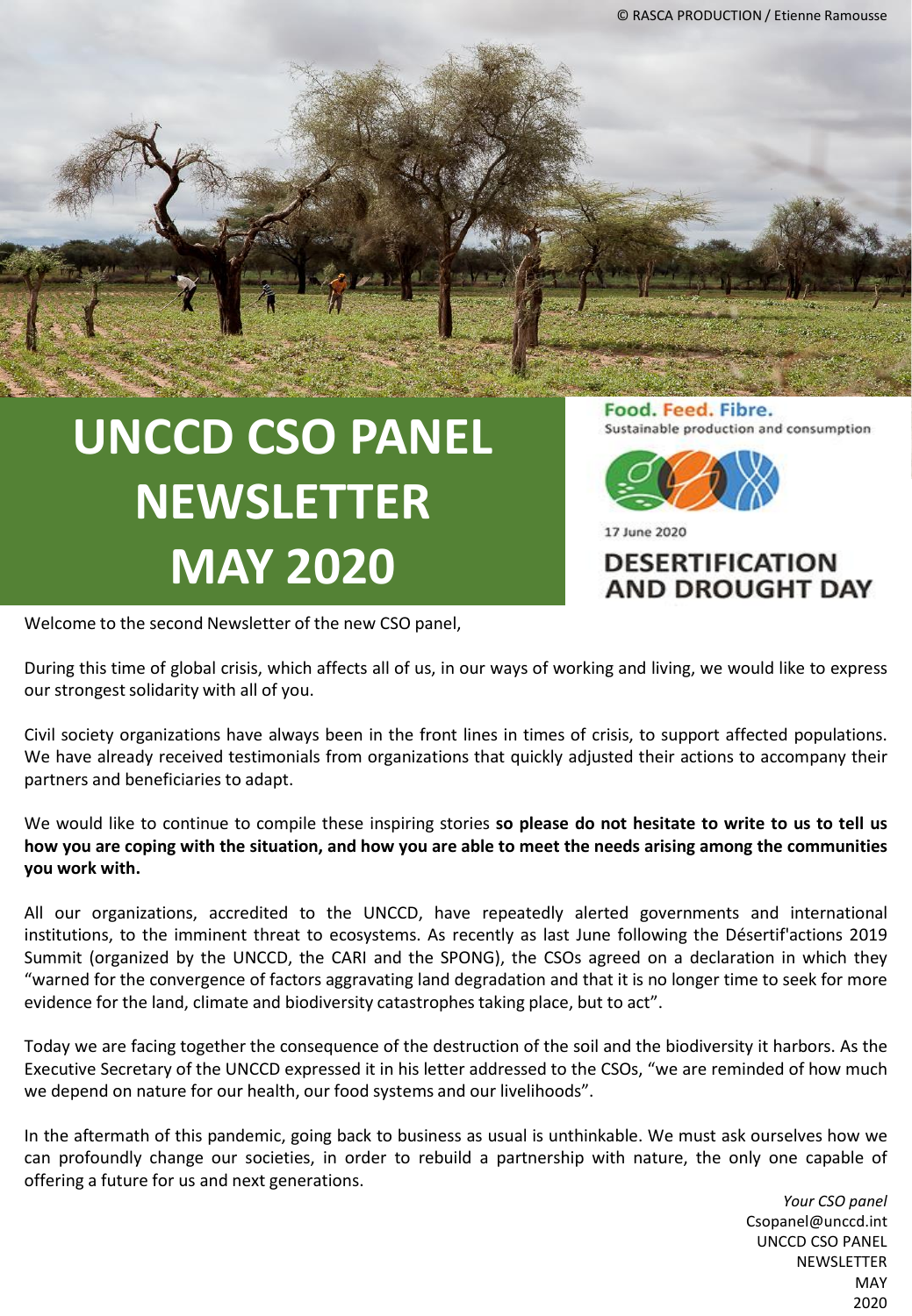On this second issue, we would like to present updates on the Science-Policy Interface (SPI) coming from the observer CSO representative within the SPI. Stay tuned!!

#### **Update on the work of the UNCCD SPI** Noel Oettlé, CSO Observer to the SPI

20 April 2020



#### **Background**

Since it was established in 2013 at COP 11, the UNCCD Science-Policy Interface (SPI) has provided the muchneeded scientific underpinning for the Convention and enabled a discourse between scientists working on the other two Rio Conventions that has significantly contributed to achieving some of the desired synergies between the Conventions.

The mandate of the SPI was renewed and refined in 2017 at COP 13, and COP 14 approved the SPI work programme for the current biennium. The mandate will again be reviewed in 2023 at UNCCD COP 16.

The primary mandate of the SPI is to provide the Committee on Science and Technology (CST) thematic guidance on knowledge requirements for implementing the UNCCD. SPI information is available on this link: <https://knowledge.unccd.int/science-policy-interface>

The list of members and observers of the previous SPI is available in this link, and will be updated by the end of the week to reflect the current SPI membership: <https://knowledge.unccd.int/science-policy-interface/members-and-observers-science-policy-interface>

#### **SPI meeting in Bonn in February 2020**

In my role as CSO Observer, I attended the first meeting of the newly constituted SPI in Bonn on February 17 – 19 this year. Although the CSO member of the SPI is formally an observer, the ethos of the SPI is that everyone should be granted a full opportunity to participate and contribute.

The meeting focused on the work programme for 2020 -21 as agreed at COP 14. It was opened by UNCCD Executive Secretary Mr. Ibrahim Thiaw who warmly welcomed the participants and expressed strong appreciation for the work done by the Science-Policy interface (SPI), grounding the work of the Convention in sound scientific knowledge.

The meeting reviewed the decisions of COP 14 that are of importance to the SPI, including those related to the CRIC and National Reporting, the UNCCD communications strategy, the UNCCD gender action plan and mainstreaming gender into SPI products and the decisions on land tenure. A technical guide on the incorporation of land tenure considerations into DDLD is being prepared in collaboration with FAO and will be presented at the next COP for adoption by the Parties.

The meeting also considered how it would coordinate its activities with and share strategic information with other relevant UN scientific bodies including the IPCC, IPBES and the GEF STAP.

The main task undertaken at the February meeting was planning for the implementation of the SPI Work Programme for the biennium 2020-2021. Two important tasks given to the SPI by the COP are:

- 1. Provision of science-based evidence on the potential contribution of integrated land use planning and integrated landscape management to positive transformative change achieving LDN and addressing LDDD issues.
- 2. Provision of science-based evidence on the approaches for the assessment and monitoring of the resilience of vulnerable populations and ecosystems to drought, also considering the effect of climate change on drought risk.